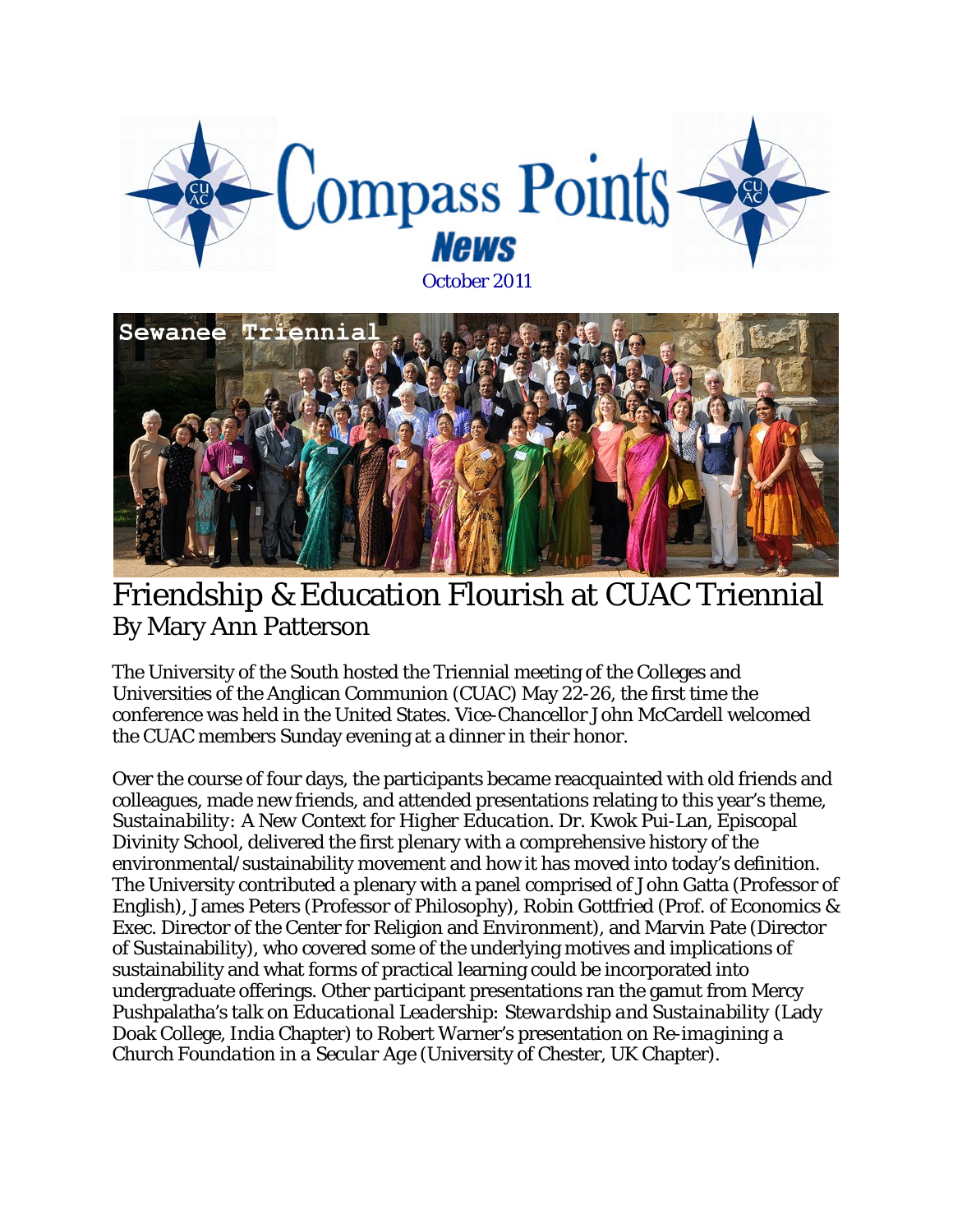The Sewanee community joined the group on several occasions, most notably Evensong at All Saints' Chapel where the choir from St. George's Church in Nashville led the congregation in song and Don Thompson, outgoing CUAC Secretary General, delivered the sermon.

At the end of the conference, the CUAC Board of Directors officially recognized The Rev. Canon James Callaway as the next Secretary General, succeeding Don Thompson. The Board elected Linda Lankewicz, Provost of the University of the South, Sewanee, as the new chair, the position previously held by Michael Wright. Joel Cunningham's position of board treasurer was filled by Muriel Robinson, Principal of Bishop Grosseteste University College, Lincoln.

Our thanks for the University of the South for hosting the first CUAC Triennial in the United States!



*(Left to right: T.S. KanaKaprasad, Marian Addy, Philip Dutton, Jeremy Law, Indian women & Maggy Keet, Joseph Cassidy, Henrique Tokpa, Angela Galbraith and Magdala Lebrun, Jettti Sthuthi Geetam, bluegrass band)*

# Business Report

by Maggy Keet

#### Don Thompson Recognized for Ten Years of Service



After 10 years of dedicated services to the Colleges and Universities of the Anglican Communion and the Association of Episcopal Colleges, Don Thompson was recognized at the Triennial's opening dinner by Michael Wright and institution representatives. Don is now enjoying retirement with his wife, Susan, and his children and grandchildren, both in Rowayton, Connecticut and on Twin Island in Ontario, Manitoba.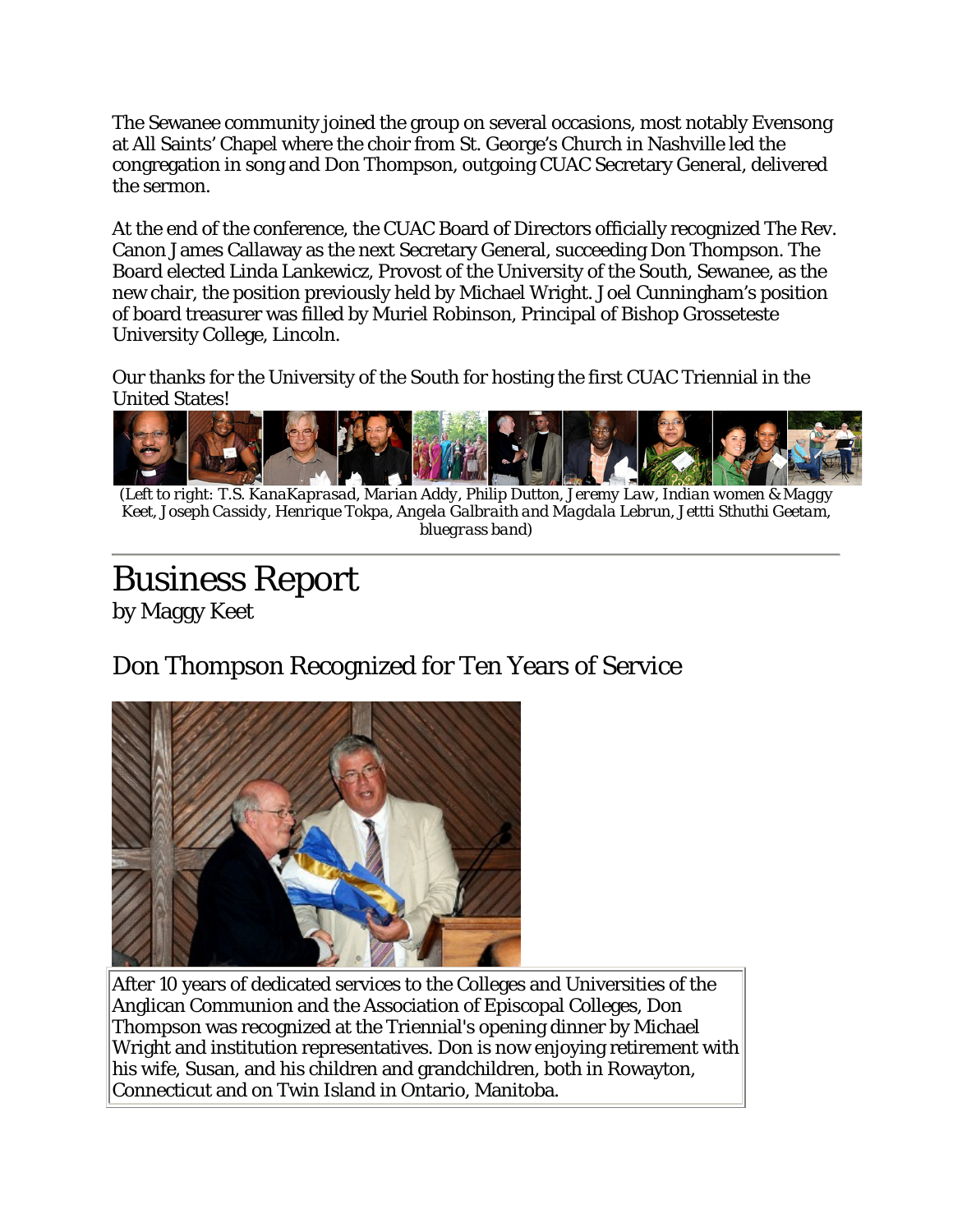#### Changes to the CUAC Board

Linda Lankewicz was elected chair of the board, replacing Michael Wright.



**Linda Lankewicz** *(left)* is Provost and Professor of Mathematics and Computer Science at the University of the South in Sewanee, Tennessee. Linda will complete her ten years of service as the sixth Provost of the University on December 31, 2011. The Provost is the chief administrator and executive assistant to the Vice-Chancellor and is the Vice President of the University Corporation.

Linda has experience as a consultant developing computer applications for business organizations and developing an ecommerce curriculum for a business information system program of study. Thirty years ago she taught computer science in an inner-city magnet school and helped develop a state-wide

curriculum guide. In 2000 Linda worked with Principal Mammen Varkey and Professor George Kurian of Bishop Moore College in Mavelikara, Kerala, India, to develop an online computer science course taken jointly by students in Mavelikara and at Sewanee.

Linda Lankewicz received her Ph.D. from Tulane University. Married for 46 years, Linda and her husband, Frank, are members of Otey Memorial Parish where Frank has served on the vestry. They have two children and four grandchildren.

**Standing Down**: Jean Chen, Andrew Ng, Michael Wright, Joel Cunningham, Marcus Diepen Bomminathan

**New Members**: Jeremiah Yang (SungKongHoe University), Martin Punith (Kittel Arts College), Robert Derrenbacker (Thornloe University), Robin Baker (Canterbury Christ Church), Linda Lankewicz (University of the South)

In an effort to stay more connected, the board also agreed that they would regularly meet via Skype (instead of via e-mail) and has successfully done so twice already.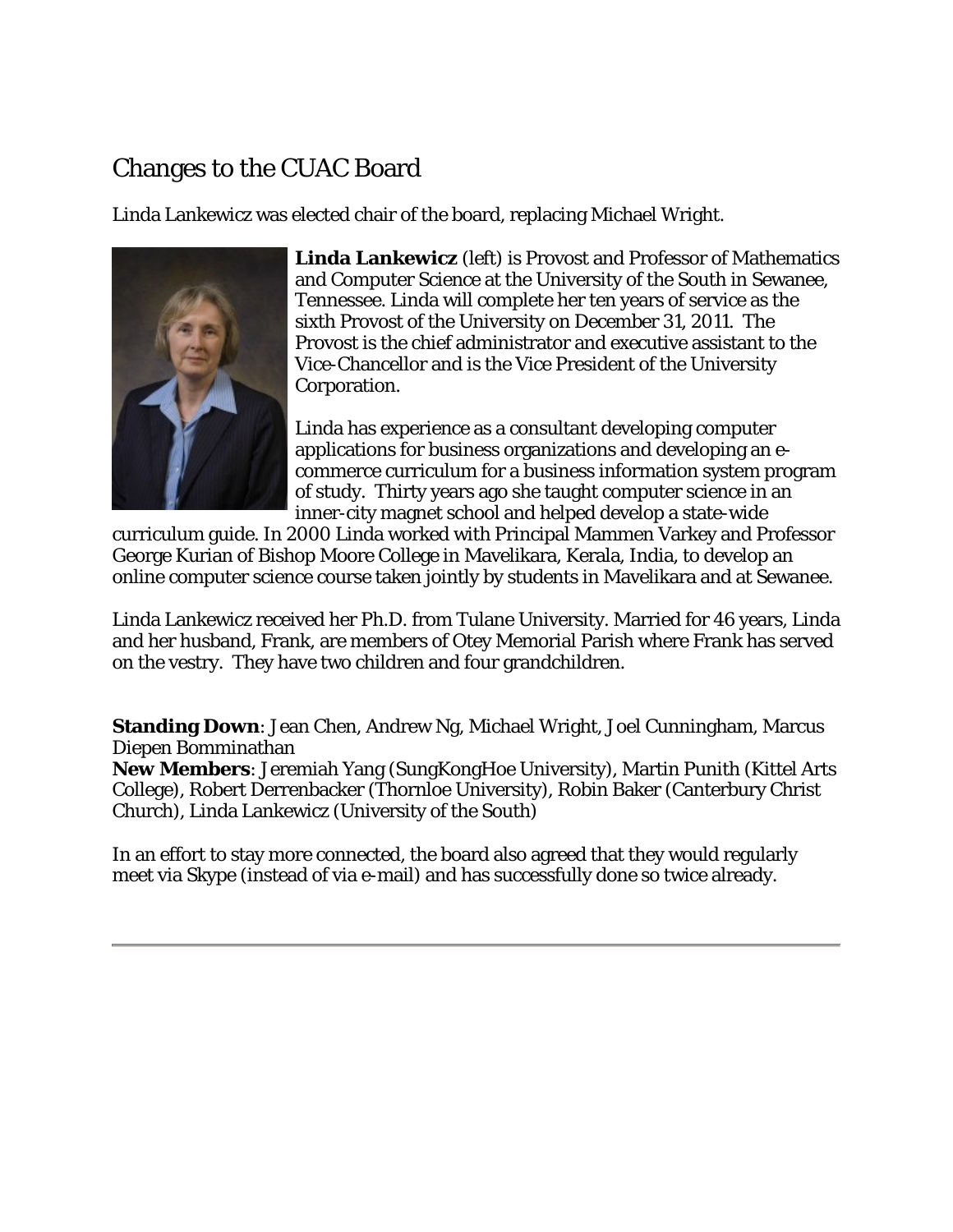

By The Rev. Canon James Callaway, General Secretary



There is no better way to become acquainted with a new clan than to be present when they gather. So as the new general secretary the Sewanee *Sustainability* triennial was an instant immersion in sensing the breadth and depth of CUAC's life. But that was less than half of the clan, and it is still another thing to experience the members on their own turf.

Taking advantage of some travel already planned in my

previous work at Trinity Church, I have started visiting in the field to discover what our network is and what Anglican colleges and universities are about and their opportunities and needs.

In July my first stop was in the Democratic Republic of the Congo, where the new Université Anglicane du Congo took their first students just a year ago. At the inauguration Archbishop Rowan Williams laid of the foundation stone and I presented a certificate of recognition from CUAC. The campus is on the ample grounds of the theological seminary near the airport in Bunia on the eastern border with Uganda. The university was formed by adding four departments to the seminary: Mines and Geology, Economic Sciences and Management, with the option of Development, Psychology and, Education Sciences and Polytechnics with the option of Construction, competencies that will be critical to Congolese development.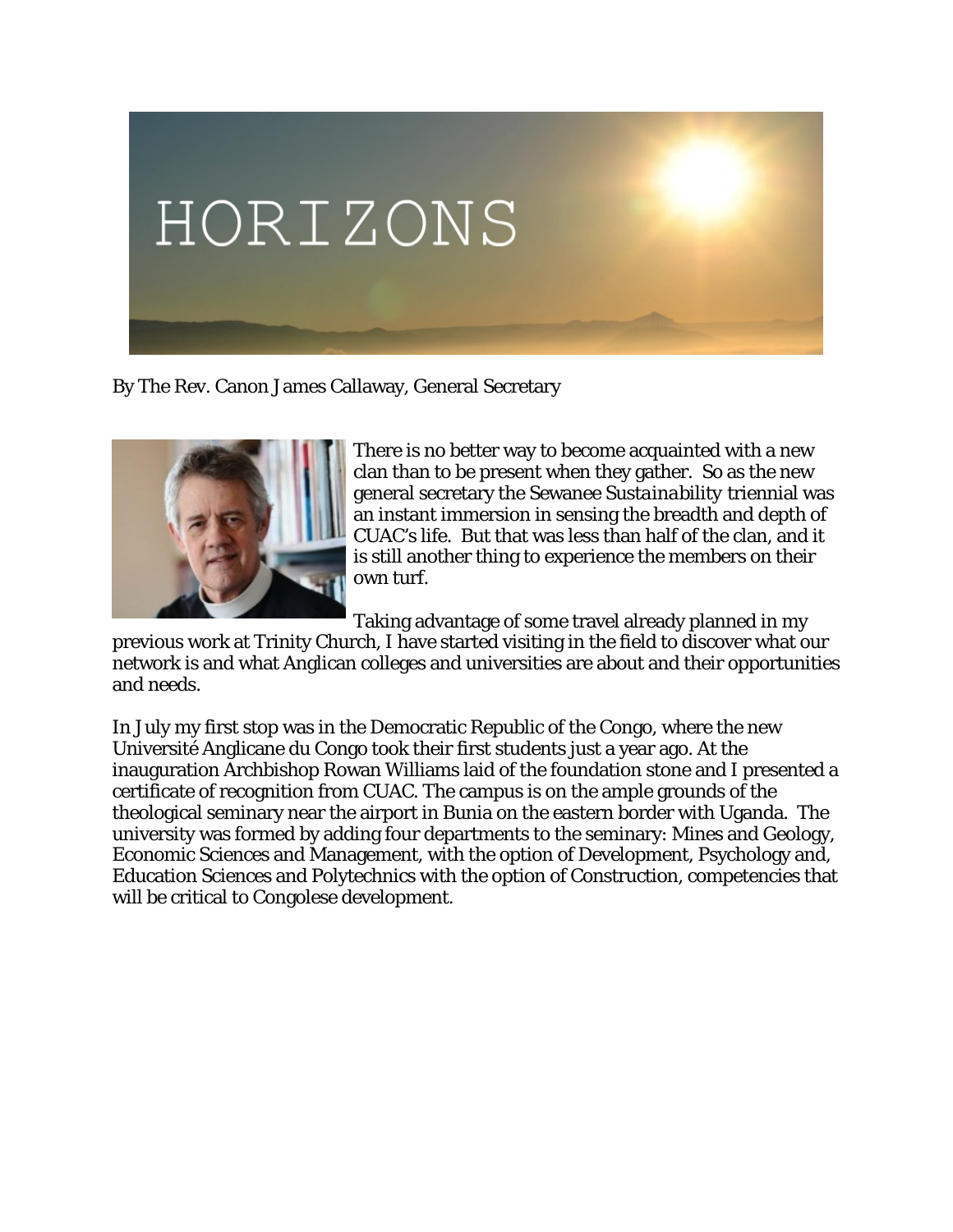

*(Left to Right) At the new Université Anglicane du Congo in Bunia, D.R. Congo, University head, CanonTibafa Sabiti displays plans for the new university building; at Université Épiscopale d'Haiti, Canon Callaway with Dean Ogé Beauvoir meeting with students in one of the temporary plywood classrooms; and, also on the UNEPH campus, Provost Dr. Robert Joseph showing Canon Callaway the memorial to students who died in the earthquake).*

After the election in 2006 Congo has made extraordinary strides in moving to peace. When I met with students it was clear that so many of them had been victims of the war, whether through attacks or in the case of some young men, being drawn into one of the militias. Now in a university with peers they are building community with each other and their professors as they prepare for vocations that will help build a constructive future. It was a visit I will never forget.

My second visit came in August to [Université Episcopale d'Haïti](http://uneph.org/) in Port-au-Prince. Here a thriving university was brought to its knees in the earthquake on January 12, 2010 that leveled most of the buildings and took the lives of twenty-four students. I discovered how slowly recovery is coming when I met with a class in a temporary, open-air plywood structure that is now the norm on campus. The students are undeterred and are committed to going on to higher degrees, particularly in agriculture and health, to build a new Haiti. They have asked CUAC for help in matching a grant for an e-Learning center from a generous grant from the Association of Universities Francophone of which they are the only Anglican member. In a time when it is not practical for new students to move to Port-au-Prince, e-Learning will allow for outreach across Haiti by using available classrooms in Episcopal Schools in the evenings. While fundraising is new to CUAC now, this is an urgent reason to take it on.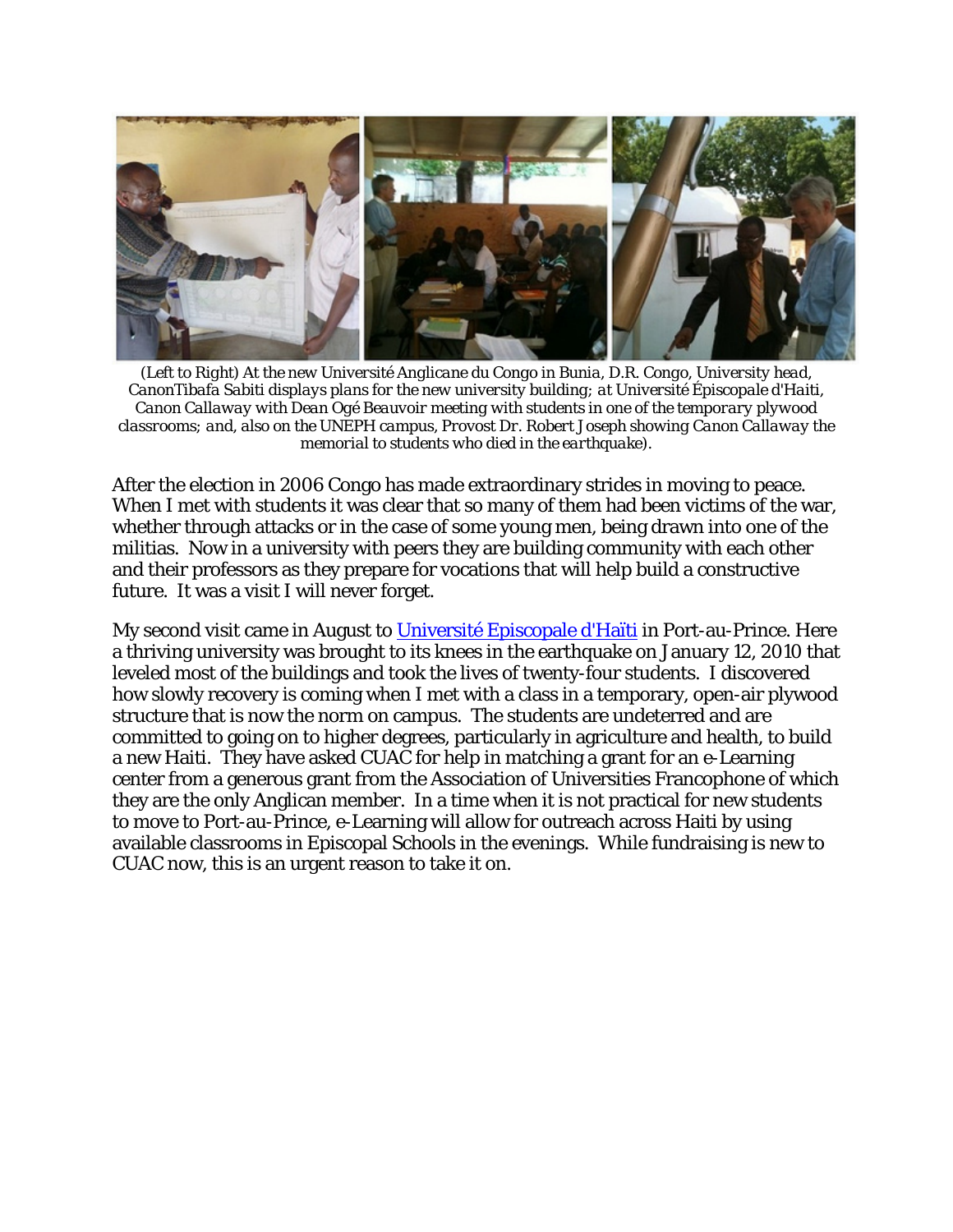

*(After the Mary-Margaret Kellogg memorial service, Jane Cashell of Irvine, CA, her niece with whom she spent her last years with Bard President, Leon Botstein who spoke at the service and Canon Callaway)*

At the end of August I drove to Bard College in Annandale-on-Hudson, where I attended a memorial service for a most faithful Association of Episcopal Colleges supporter Mary-Margaret Kellogg. Bard has received a most significant grant from financier George Soros for demonstrating the connection between liberal arts and social betterment in society such as the Bard Prison Initiative started in 1999 by then student Max Kenner to tutor in area prisons, which today enrolls over 250 prisoners in over fifty courses each semester under his leadership.

The next three universities were in the UK. After preaching at a 9/11 observance at Canterbury Cathedral, I visited Canterbury Christ Church University, Bishop Grosseteste University College in Lincoln and York St. John University in York. The UK CUAC universities come from a core of teacher training colleges founded by the National Society of the Church of England two hundred years ago. They were the first new colleges founded in England since Oxford and Cambridge. Today they offer a full array of liberal arts and sciences as all three have broadened, to university college status in the case of Bishop Grosseteste and university status for Canterbury and York St. John. But now the sweeping changes in education funding enacted by Parliament are a virtual earthquake, beginning with next fall's cohort of students. Government subsidies to students and to universities particularly for infrastructure capital will disappear. Some young people still in secondary school that I spoke with are simply taken aback by the prospect of lifetime debt. It will be a tremendous reordering of higher education in all aspects. I was particularly fascinated to learn how the CUAC universities took their mission into account in setting their new pricing at levels appropriate to the needs of their students.

Networks such as CUAC are about learning from one another. For an emerging college, collaboration can help chart the course and negotiate the obstacles. For universities in crisis it can provide companionship and support. For mature universities and colleges, it can be collective insight and shared action.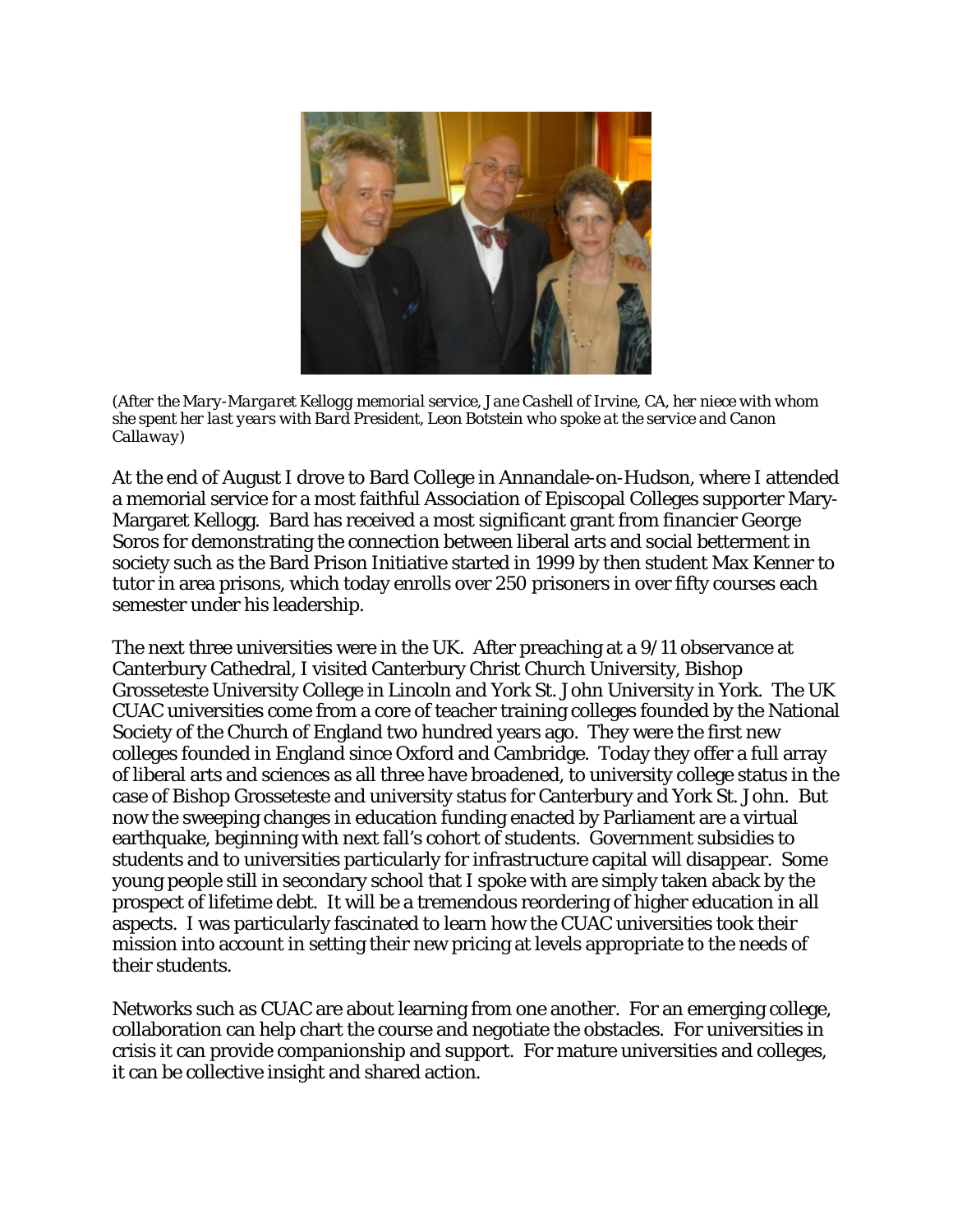My voyage has only begun, as I am learning from the vice chancellors and presidents, faculty and students. In November I will be joined by our chair, Dr. Linda Lankewicz, in visiting the India chapter, both north and south, which comprise fifty of the CUAC colleges and universities. I am eager to continue discovering what we can accomplish together.

### Environmental Disaster and the Stewardship of Creation

Summary of a Presentation by the Rt. Rev. Henry Nutt Parsley Jr., Bishop of Alabama and Board Member, at the 2011 Triennial



In April of this year the worst tornado outbreak since the Great Depression hit the South. My diocese was in the eye of the storms, with some 37 tornadoes touching down over 600 miles in a day, killing over 240 persons and leaving many homeless. As always it is the poorest among us who have suffered the most.

the worst Texas wildfires in history. The list is long. Many of us have experienced such natural disasters lately: the terrible earthquakes in Japan and Haiti, the latter of which killed hundreds of thousands and destroyed the Episcopal University of the Diocese of Haiti and most of the diocesan institutions, drought and flooding in Australia, the Asian tsunami, Hurricane Katrina, and

 Nature, we believe, is God's good creation, giving life, sustenance, and joy to all creatures. In Matthew Fox's words it is God's "original blessing." Yet we know that nature can be very cruel at times. Stormy weather, the shifting of the earth's crust, floods, and wild fires are destructive forces and throughout history have caused the loss of human life and the destruction of our human handiwork and institutions. The earth is the product of huge tectonic and natural forces that shaped and continue to create life as we know it. It is interesting that some of the Bible's most beautiful creation poetry is found in the Book of Job, a book about human suffering.

Stormy weather has always happened; but it is becoming apparent in our time that natural disasters can be caused in part – or at least made much worse – by human activity. The reality of global warming and resulting climate change that we are now experiencing are almost undisputedly a result of our human addiction to burning fossil fuels, of our destruction of old forests for economic development, and our exponential human population growth and pollution. In the Old Testament one of the results of human sin, the prophets tell us, is that the earth mourns. We are experiencing this in our day.

UN Inter-governmental Panel on Climate Change 2007 Report affirms that hotter temperatures, warmer waters, rising sea levels, changing wind patterns result in "extreme weather including droughts, heavy precipitation, heat waves, and the intensity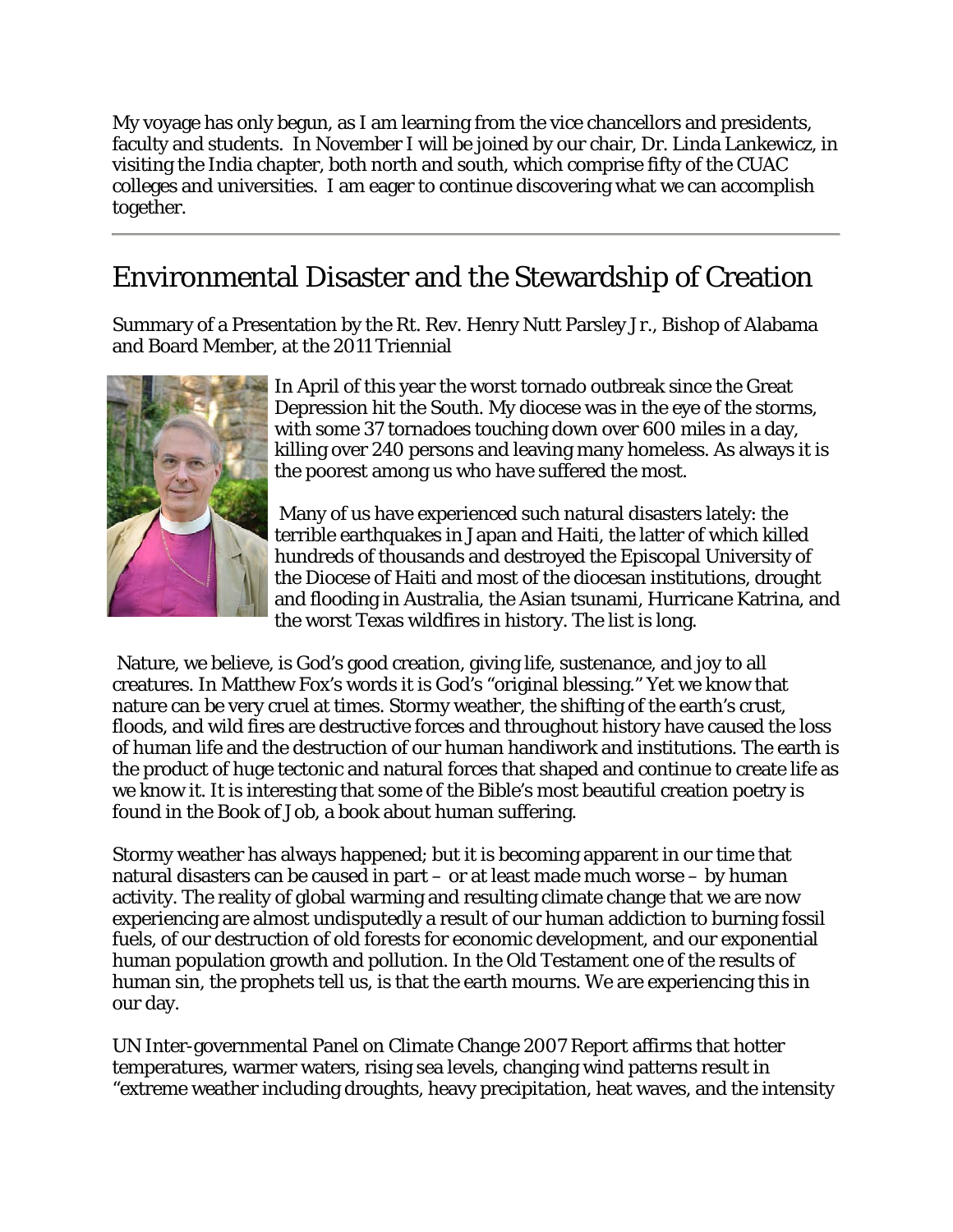of tropic cyclones." The report, which has the reputation of being conservative, projects a possible global temperature rise of up to 6% by 2100 – a very serious change, with serious consequences which can occur very suddenly.

It is very likely that we will experience more erratic and dangerous stormy weather across the globe in the years to come. Not only do we need to be ready and prepared to respond to these crises, we need urgently to teach about the environmental crisis and emphasize our human responsibility for the wise stewardship of the earth.

First, a word about preparation. As we do in my diocese, each of our institutions needs to be specifically prepared for things that happen suddenly and unexpectedly. We have a diocesan disaster plan that each parish is supposed to have in place. We have a disaster response team to help us access resources and agencies for assistance. The team knows best practices, has vital connections in place, and can be beside an affected area in a short time to offer help. Our institutions can be an invaluable resource to affected communities in times of natural disaster.

Secondly, climate change and more violent weather, I believe, are "wake up calls," nature's alarm system. They are telling us how critical it is that we recover our vocation to be stewards of the earth as a primal Christian vision and responsibility. Jurgen Moltmann, one of the great theological voices of our time, has written,

*I see the greatest task of the church today as being the ecological reformation of the religion of modernity…an ecological shift in modern industrial society is a spiritual and cultural shift, which has its roots in a new religious experience of God and nature…a new respect for nature and a new reverence for the life of other creatures.*

Moltmann in another place went so far as to say, "What we do to the earth we do to Christ." A radical thought.

The Scriptures are clear that God created human beings to be his stewards in caring for the garden and the living creatures. It is our first vocation. We are to "till and keep" the earth, says Genesis 2:15. The word "till" in Hebrew means to work, to be a servant to. "Keep" means to guard, protect, and watch over. In Genesis 1: 28 to "have dominion over" does not mean to dominate or use only for one's own purposes. It means to steward.

As one of our Native American leaders, Chief Seattle, said, "This we know: the earth does not belong to man, man belongs to the earth. All things are connected." I would argue that this is also essentially the Christian moral vision.

Modern Christianity has been beguiled into a kind of anthropocentrism, which has caused us to believe that God is only concerned about human beings and the life of the soul. Our consumerism easily forgets that we are part of a whole system of life, where all living creatures matter. As the Archbishop of Canterbury has said, the economy is a wholly-owned subsidiary of the environment. We are not meant just to be consumers, but *conservators* of the earth. All life is sacred.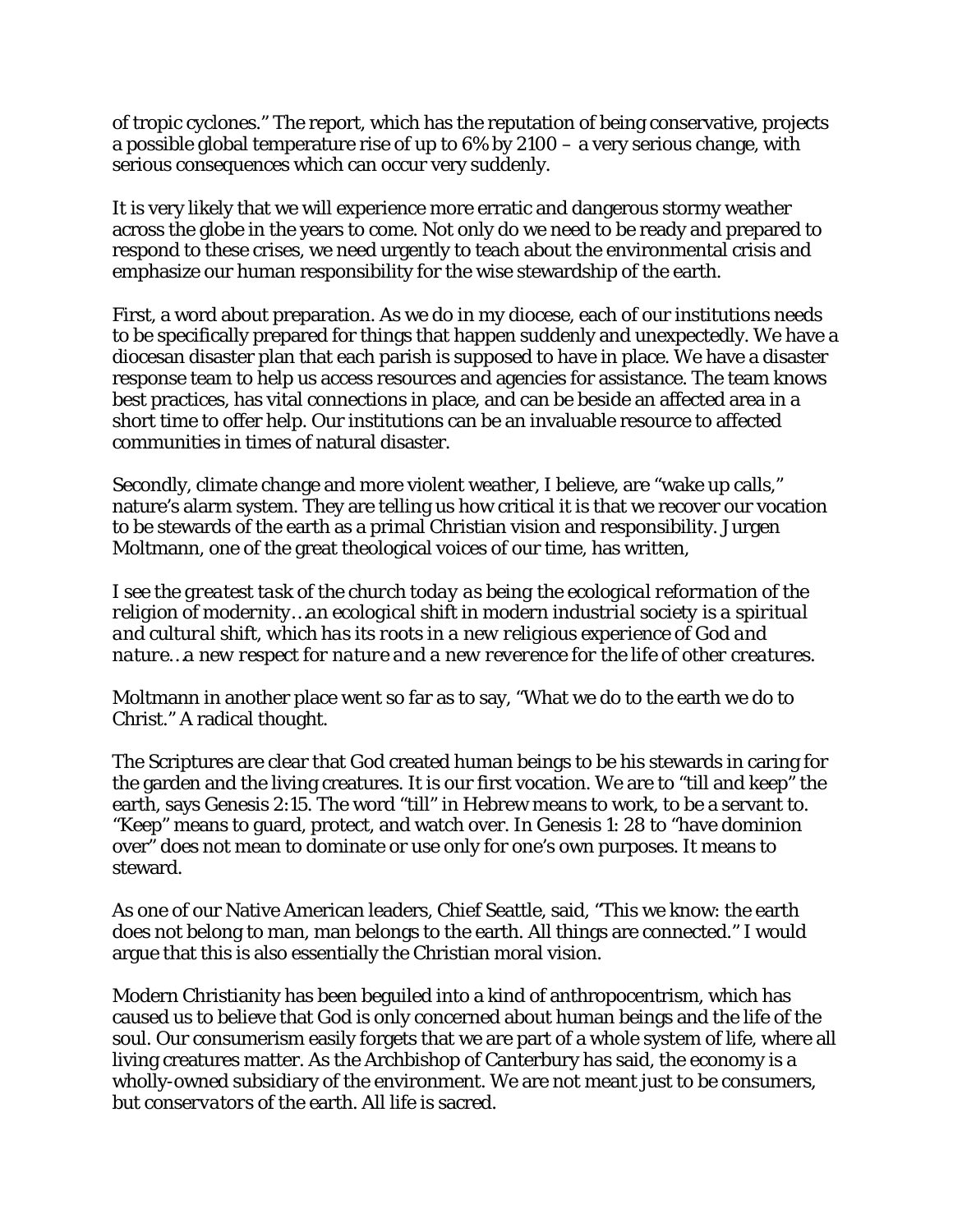Sustainability must become an intellectual and spiritual discipline. It must impact how we teach. If we are to be truly "sustainable" institutions of higher learning, we must hold up this moral vision of earth stewardship. The future depends upon this vision and the formation of young lives that will live it.

And we must strive to live what we teach, becoming intentional in being environmentally responsible as institutions. This means reducing the "carbon footprint" of our colleges and universities. It means reducing waste and pollution. It means enabling our students to experiment with energy saving techniques and green living. It means touching the earth and befriending its creatures. This will require to a new pedagogy, one that makes the environment a central concern.

In 2009 the Ecumenical Patriarch Bartholemew asked, "What does preserving the planet have to do with saving the soul?" He found an answer in the words of Fr. Zossima in *The Brothers Karamazov*, This will not prevent natural disasters from happening, but it will contribute to the health of God's "original blessing," the earth and to the health of our very souls.

Love all God's creation, the whole of it and every grain of sand in it. Love every leaf, every ray of God's light. Love the animals, love the plants, love everything. If you love everything, you will perceive the divine mystery in things. Once you perceive it, you will begin to understand it better every day. And you will come at last to love the whole world with an all-embracing love.

# The Catastrophic Disaster and the Responsibilities of the Anglican University in Japan

The Rev. Prof. Renta Nishihara (Rikkyo University; Tokyo)



Firstly, we would like to sincerely thank everyone around the world, especially the CUAC members, for your warm encouragement and prayers after the great Tohoku earthquake. The situation, including the radioactive contamination from the Fukushima Daiichi nuclear power plant, is still not resolved. The earthquake and tsunami claimed approximately 15,000 victims and at present there are still around 10,000 people missing. There are more than 130,000 people who have either lost their homes and sought refuge or have been forced to evacuate due to the nuclear accident.

From this disaster, we have recognized how important it is to encourage students to be more sympathetic to the pain of others and to be able to have concrete solidarity. At Rikkyo, the "Rikkyo University Tohoku Earthquake Relief headquarters" was established and I have been appointed as a chief. As a university we will be involved in long term relief activities in all areas - education, research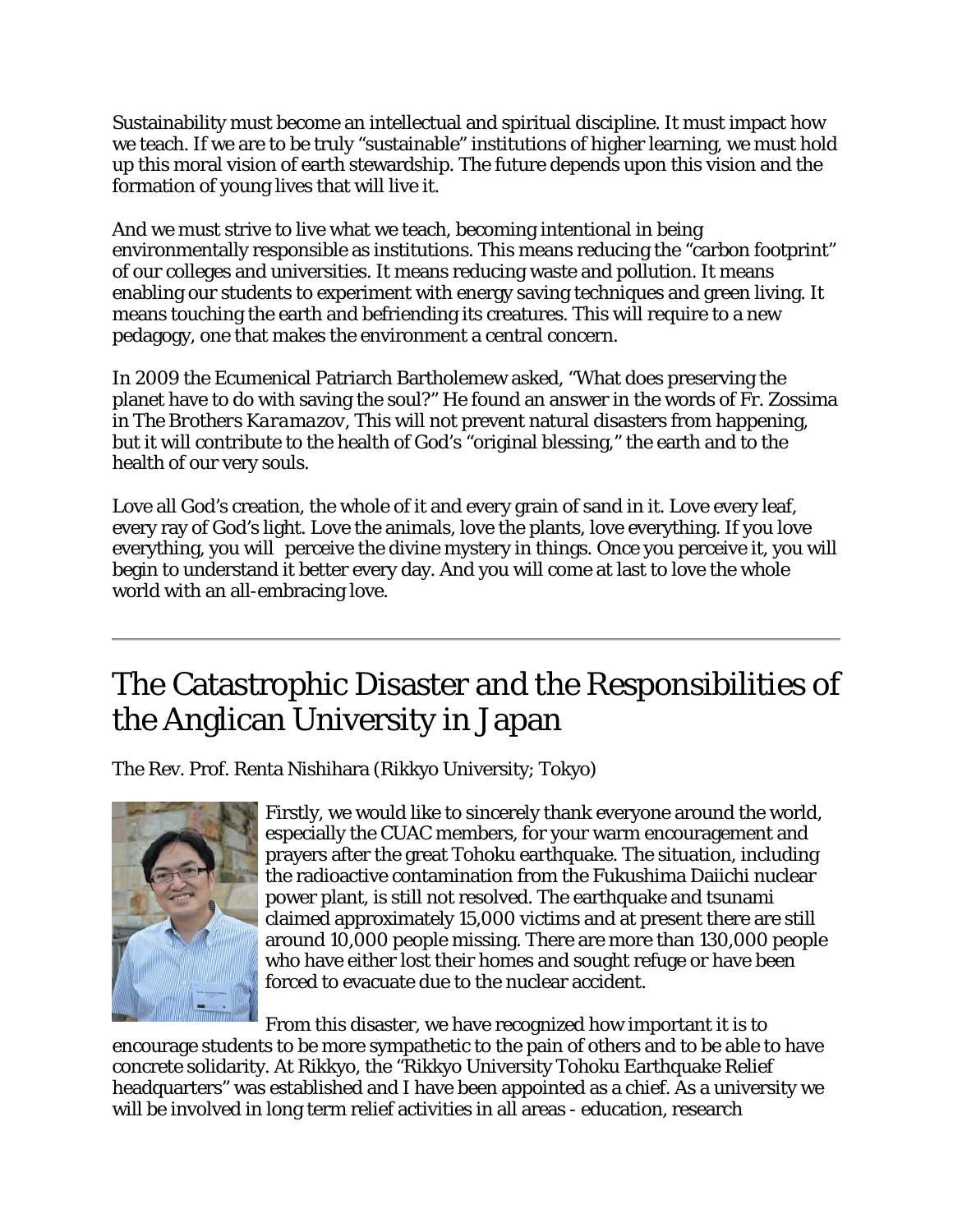and philanthropic activities. In particular, by sending students to local disaster areas as volunteers we hope that they will achieve significant personal growth from the various activities they experience. For the coming year, we are also considering Service-Learning program in local disaster areas for as a part of our regular curriculum.

We would like to introduce the testimony of Ms. Keiko Mukai who actually volunteered in these areas. She participated in work utilizing "Ashiyu" which is the traditional Japanese custom of soaking the foot in hot water.

*"I have come to Shichigahama, Miyagi Prefecture as a volunteer. About 500 homes in this area were washed away by the tsunami and 1,200 people are still living in shelters. My job involves caring for stress by giving a foot bath to these tsunami affected residents who cannot take an ordinary bath and lending a listening ear. Listening to the stories of the residents is very important in this job. I don't ask questions or talk about myself. I cuddle close together in silence with the residents who don't want to talk, and remain quiet while holding the hands and caressing the skin of residents who can't stop crying. I spend ten or fifteen minutes with each tsunami victim.* 

*The figure of bathing the exhausted residents and listening to their stories resembles that of Jesus bathing the feet of his disciples in the Gospel of John and furthermore, as we are now in a period of Lent, the act of bathing feet seemed like the best job for me.* 

*While working I have listened to a lot of stories. I have bathed the feet and caressed the skin of many people. One resident told me of how they were completely soaked as the tsunami advanced upon them and water rushed into their vehicle as well as the fear and loneliness as they spent the cold nights in a damaged house in a devastated area*  with no people in sight. They told me that the colleague accompanying them hasn't *been found. One resident seemed to be relieved as soon as they received a foot bath and sobbed "I just keep crying. I can't hold back my tears." Another resident unable to even take a foot bath murmured "now I'm completely alone" and fell into silence. A child said "I'm kind of irritated suddenly". This girl wanted to work in an astronomical observatory in Sendai when she got older.* 

*I gaze at the arms and legs of these people who have not been able to take a bath for three weeks and I am touched by their stories. Each person's skin and the palms of their hands and feet vary in shape; they are dirty, but certainly warm. Feelings of deep love and compassion begin to overflow and I am deeply moved and tears gush from my eyes. As the many victims finish their foot baths, they are ashamed when they rest their foot on my knee and have it wiped. Despite the victim's feelings of shame because they are dirty from not taking a bath, I feel very valuable. This is because I feel as though I've made a deep connection by providing the chance for the victims to share their weakness, embarrassment and painful stories with me – a person who until just ten minutes ago was another stranger. "Jesus knew that the time had come*  for him to leave this world and go to the Father. Having loved his own who were in the *world, he now showed them the full extent of his love" (John 13:1). I feel like I have come to slightly understand the deep love of Jesus, who bathed the feet of his disciples*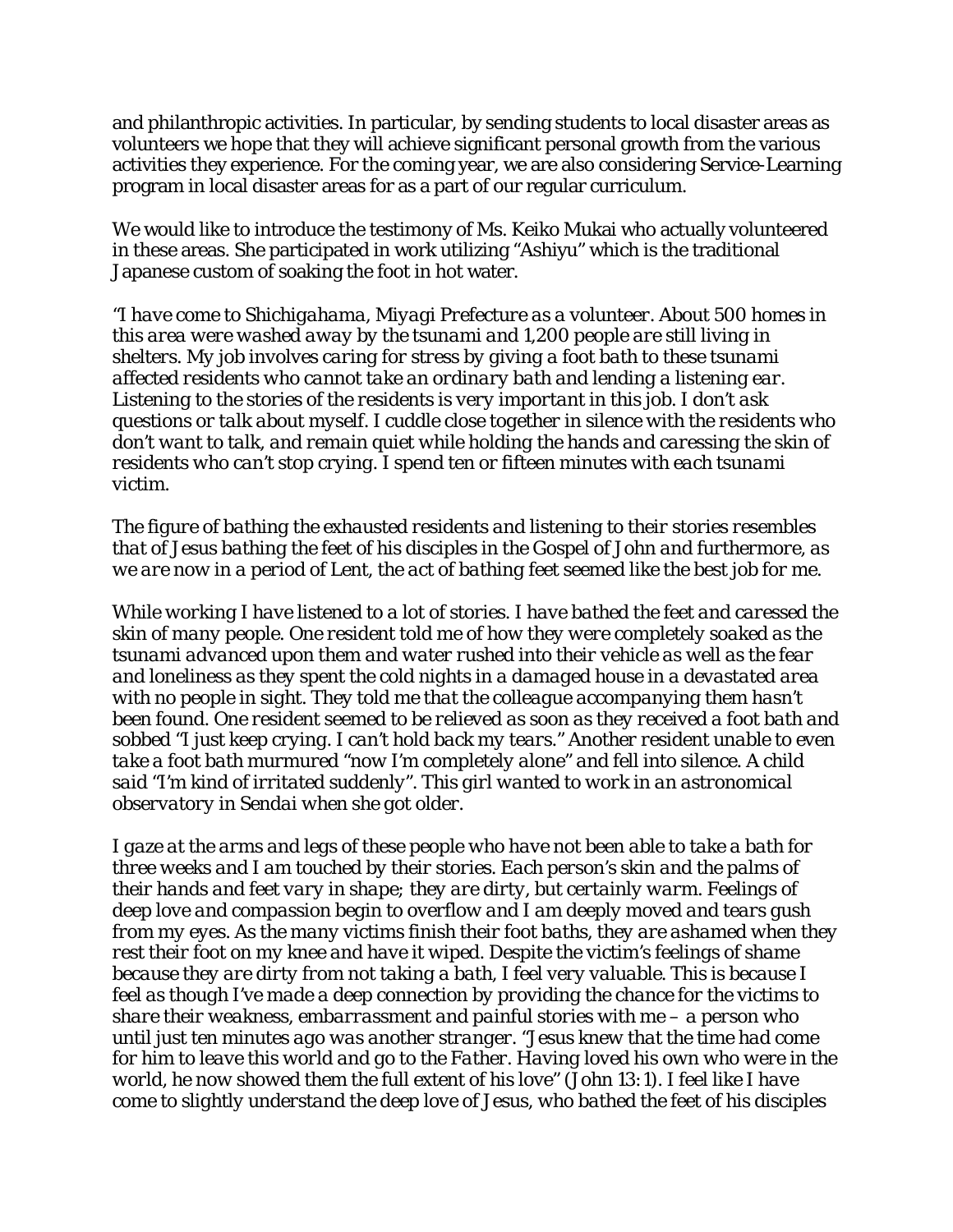*in the expression of "the full extent of his love". On the other hand, although I have experienced such deep emotion, even if I feel the love in the stories and bodies of the disaster victims, I also wonder if I am able to love others in my own daily life. My usual "self" who is unsympathetic, forgets to be kind to people the closer they are to me and is far from compassionate continues to be constantly under question."* 

In the midst of this tragedy, we believe that our mission as an Anglican University is to bring up students who have such sensitivity and empathy that they are able to bathe the feet of the neighborhood. We educate students who can seek the truth with their own eyes without playing up to the state or authority and we are sure that these students will become a shining ray of hope within the despair.

## Thorneloe University: Celebrating 50 Years

By the Rev. Dr. Robert Derrenbacker, President, Provost & CUAC Board Member



Known for its wilderness, natural resources, and yes, its remote, northerly location, the region of Ontario that extends from the northern Great Lakes all the way up to the Arctic Ocean had no postsecondary university for the first century of Canada's history. But in the late 1950s, a number of business and church leaders had a vision for establishing the first university in northern Ontario. Thorneloe University, along with its partner institutions that comprised the Laurentian University Federation in the city of Sudbury, were founded in the early 1960s to meet the educational needs of northern Ontario.

Established as a university affiliated with the Anglican Church of Canada in 1961, Thorneloe's beginnings were quite humble. In fact, it wasn't until 1963 when classes were first able to be taught on campus. At that time, courses were offered only in two areas – Religious Studies and Philosophy. And with a staff of two, just 29 students took classes at Thorneloe that first year of operation.

But over the past half-century of its history, Thorneloe University has always strived to provide accessible, high-quality, student-focused education, both on-campus and at a distance. As a result of this commitment, Thorneloe has established itself as an important center for the arts and humanities in northern Ontario. Currently, Thorneloe, as part of the Laurentian University Federation, offers undergraduate courses and programming in Ancient Studies, Classics, Fine Arts, Religious Studies, Theatre Arts, Theology and Women's Studies. Last year, a complement of nine full-time and 25 parttime faculty taught over 2,700 hundred students who took courses in these academic areas. So Thorneloe has grown over these 50 years. But it remains committed to providing an excellent educational experience in the arts and humanities.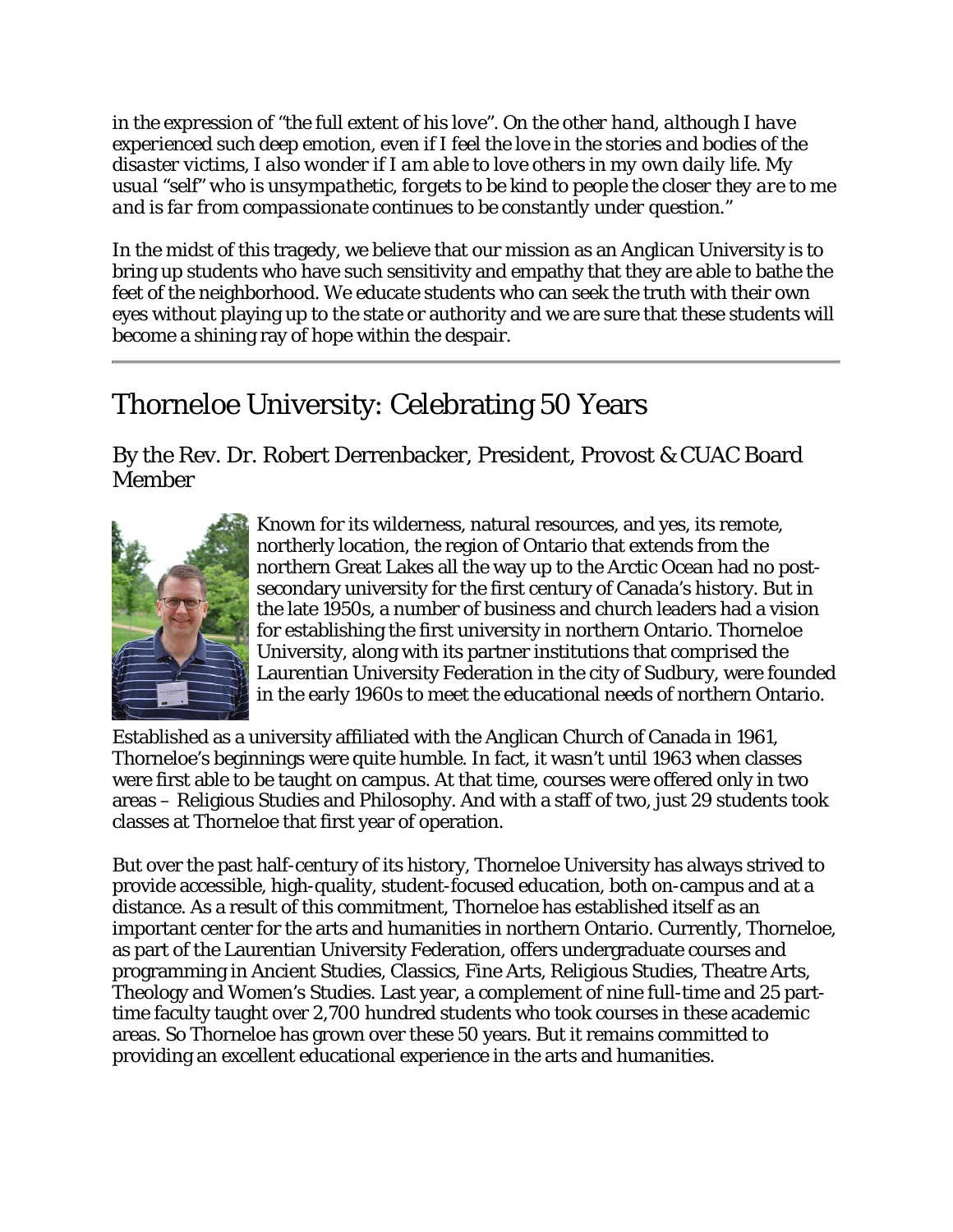Several events have marked this fiftieth anniversary of Thorneloe University. First, Greater Sudbury's City Hall was the setting for Thorneloe's birthday party on March 29, 2011. A proclamation from Sudbury's Mayor was read, along with greetings from local politicians, the Rt. Rev. Dr. Stephen Andrews (Bishop of Algoma), and Canada's Prime Minister Stephen Harper.



*Bp. Stephen Andrews at Thorneloe's City Hall 50th Anniversary Celebration - March 29, 2011, Interior of the Fielding Memorial Chapel of St. Mark*

 Then this summer, ground was broken for renovations to Thorneloe's St. Mark's Chapel. Built in 1968 and winner of a prestigious architectural award, St. Mark's Chapel has been known for its unique design and its inviting and contemplative interior. The renovations of this summer have made it more accessible with a wheel chair ramp and new entryway. A kitchenette and accessible washroom have been added as well, along with a new electrical system, new flooring and windows, and state-of-the-art classroom technology. On October 6, 2011, the Chapel was rededicated as "The Fielding Memorial Chapel of St. Mark" by Bishop Andrews. Regular Anglican worship has now recommenced in the newly renovated Chapel.

And Thorneloe's fiftieth celebrations culminated at its annual Convocation on October 12, 2011. There, the Rt. Hon. Adrienne Clarkson, former Governor-General of Canada and life-long Anglican, was awarded an Honorary Doctorate of Canon Law and addressed Convocation. Special guests included the Rev. Dr. Donald Thompson, former President and Provost of Thorneloe, as well as former General Secretary of CUAC.

So much has happened at Thorneloe University over these past fifty years. But Thorneloe has remained steadfast in its commitment to quality education and to its affiliation with the Anglican Church of Canada. As such, it looks forward to what lies ahead in its next fifty years!